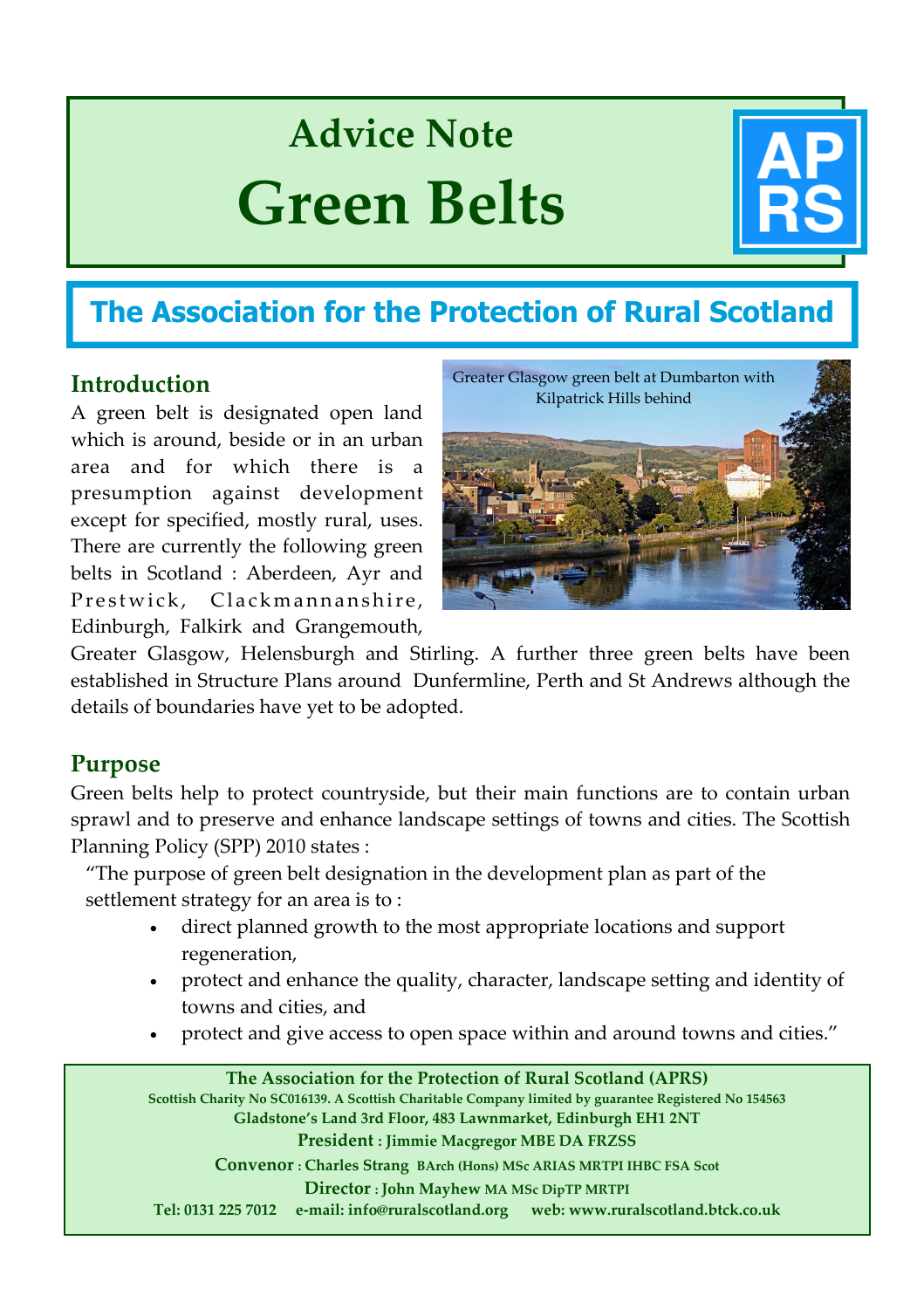# **Appropriate developments in green belts**

Section 163 of the SPP supports diversification and uses of the rural economy and gives examples of uses and developments suitable to green belt land :

- development associated with agriculture, including the re‐use of historic agricultural buildings
- woodland and forestry, including community woodlands
- horticulture, including market gardening and directly connected retailing
- recreational uses compatible with an agricultural or natural setting
- essential infrastructure such as electronic communications infrastructure and electricity grid connections

NB Wind farms are not included in the list. Section 189 of the SPP states that green belts require 'significant protection' from wind farms.

# **Types of green belt**

The word 'belt' implies a circle around a settlement, but the term 'green belt' can also refer to :

- some inner‐city green spaces
- green networks
- green buffers eg to prevent coalescence of settlements
- green corridors and green wedges into towns
- coastal strips

Those are the officially recognised options (SPP section 160) but others have been used elsewhere such as a :

- 'green halo' ‐ surrounding an inner core of a settlement and separating it from expansion beyond it
- 'satellite village' ‐ separated from the main settlement by protected countryside
- 'tandem suburb' as for satellite village such as a housing estate but without village infrastructure

Green belts can be large or small and can be applied to settlements of any size.



Volunteers planting trees in a green belt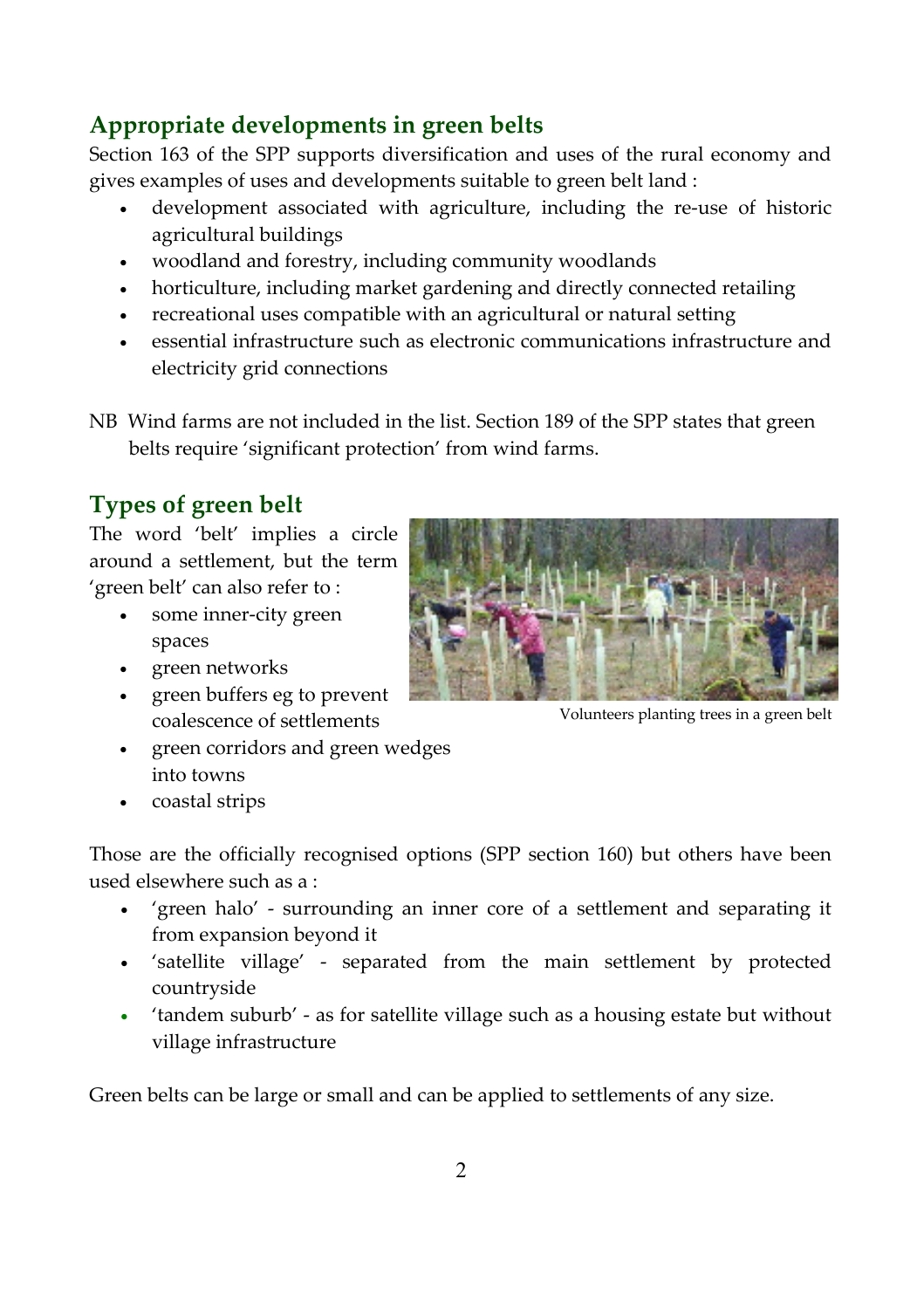### **Green belt boundaries**

Green belts are intended to be retained long term, but are not necessarily permanent. The aim is to make boundaries physically clear, so railways, main roads, woodlands or rivers can provide obvious lines of demarcation.

When boundaries are changed, clarity can be achieved by planting a line of



Aberdeen green belt near Craibstone

trees or some other physical feature. There is value in having jagged inner green belt boundaries (ie outer town boundaries) because that maximises access to the green belt. SPP section 164 urges links to be made between green belts and open spaces within settlements where possible.

#### **Directing development to suitable locations**

Green belts are not intended to prevent development but to 'direct planned growth to the most appropriate locations.' That includes redeveloping 'brownfield' sites, encouraging an appropriate level of in‐town density (while still allowing for open spaces) and other good planning. Expressed differently, green belts help to prevent careless urban sprawl, ribbon development and unnecessary speculative development.

Developers prefer to build on 'greenfield' land (any site never built on) rather than face the costs of clearing previously developed brownfield sites. Also, houses in greenfields are more attractive to buyers and may sell more easily. Greenfield land is not the same thing as green belt land, but green belts can help to protect greenfield land.

Crucially, SPP section 163 states : 'The cumulative erosion of a green belt's integrity through the granting of individual planning permissions should be avoided.' Local community organisations may find that a useful statement to quote.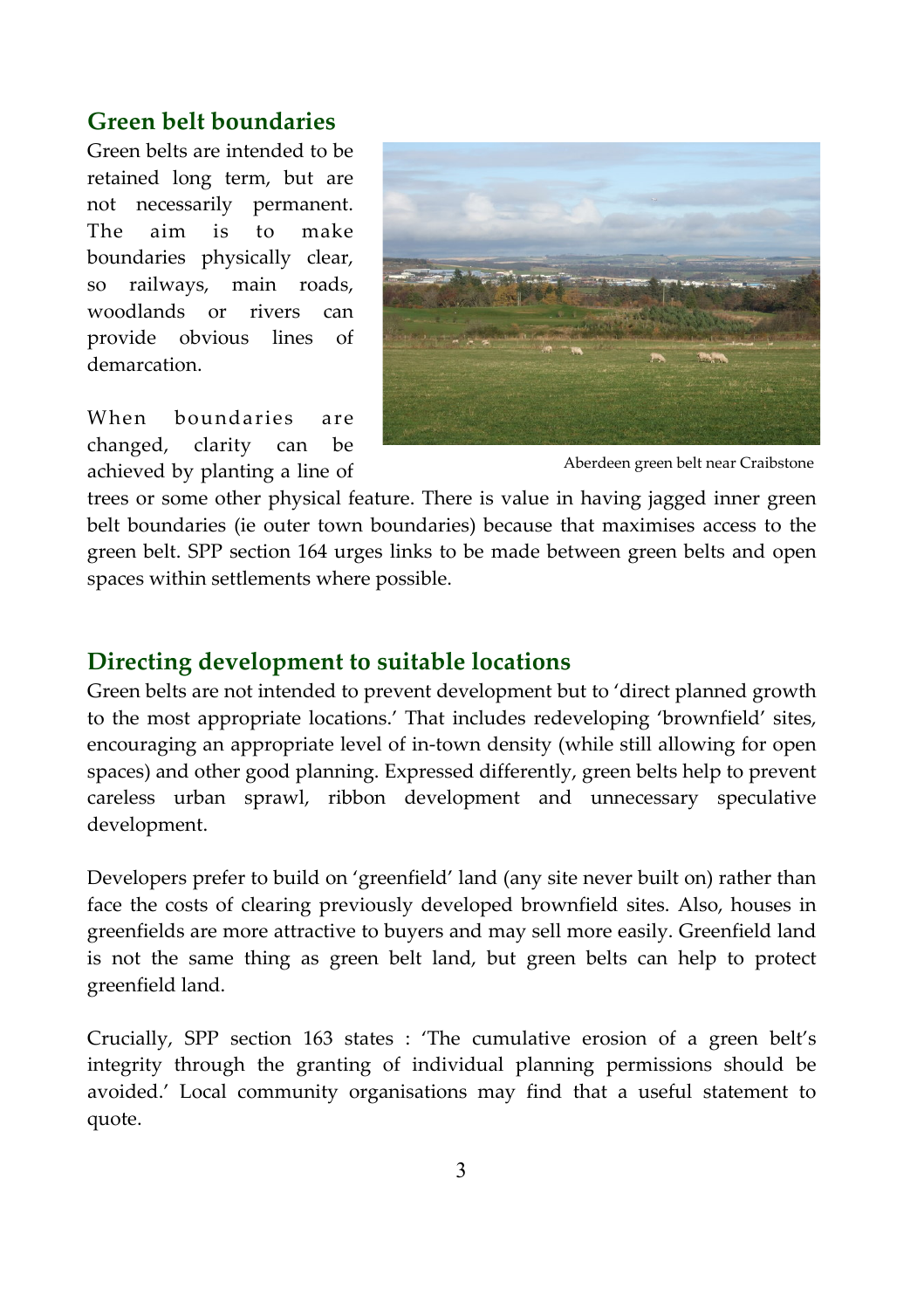### **What green belts do NOT do**

Green belts are not intended to protect natural or cultural heritage. There are other designations for that purpose, such as Site of Special Scientific Interest, National Nature Reserve, Local Nature Reserve, Conservation Area or Listed Building, some of which are present in Green Belts.

Green belts do not prevent pylons or telecommunication masts, though local communities can object to the design or location of the latter. Green belts do not



Greater Glasgow green belt near Old Kilpatrick

prevent pieces of countryside being purchased by developers in the expectation that one day they will get planning permission and thereby increase in value. Such land is often left untidy in the hope that unsightliness will increase the likelihood of planning permission. Local residents should be vigilant and alert their local Council if this appears to be a problem. Green belts do not prevent implementation of controversial National Developments included by the Scottish Government in the National Planning Framework. These take priority over local designations.

#### **Quality, character, landscape setting and identity of towns and cities**

As explained above, a purpose of green belts is to safeguard the best qualities of settlements. Too often in the past, insensitive development has harmed the quality of towns. Examples have been :

- supermarkets on the fringes of small towns which damage town centres and independent retailers by creating rival centres
- coastal sprawl which impedes public access to sea or riversides
- ragged out-of-town developments which harm the landscape settings, approaches and entry points to towns
- prized identity of towns (which may be linked to tourism) being spoilt

#### **Access to open space**

The past decade has witnessed a welcome new emphasis on open spaces and access to the countryside. Green belts have a declared function of facilitating such access. Sections 149 - 158 of the SPP deal with open space and physical activity and section 159 states that a purpose of green belts is to 'protect and give access to open space within and around towns and cities.'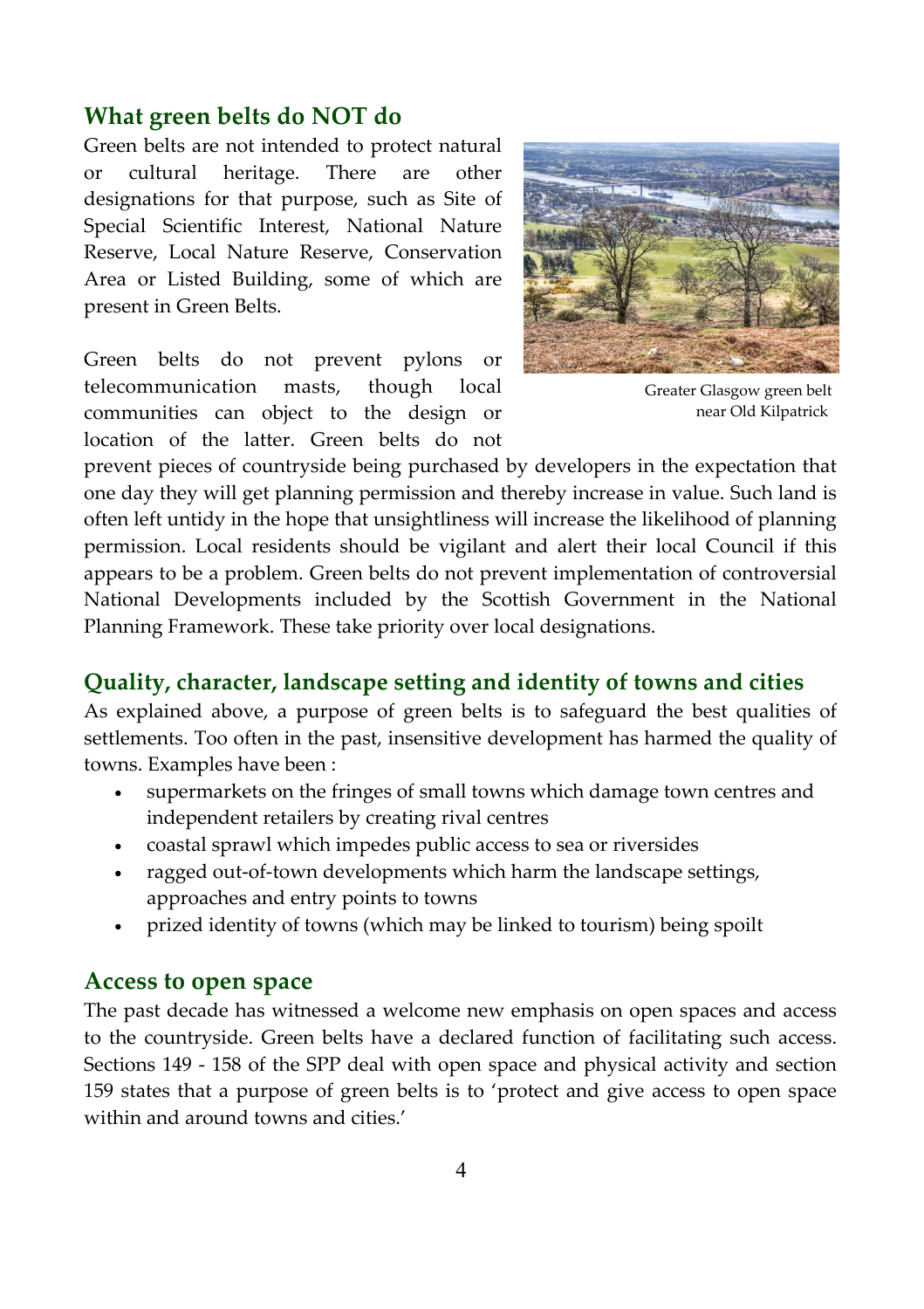### **Development plans**

Scotland has four city regions—Edinburgh, Glasgow, Aberdeen and Dundee. For each of these the strategic development plan (which covers several planning authorities) should establish the need for a green belt and identify its broad area (section 161 of SPP) and the local development plans within the city region should then establish the detailed boundaries. For planning authorities outwith the city regions, local development plans deal with green belts for settlements.

Any proposed release of green belt land for development should be agreed through consultation over the preparation of these plans, as should any **increase** in the size of Green Belts, reflecting the long term settlement strategy. Because this is long term planning, the SPP advice is not to draw the inner boundaries of green belts too close to existing town boundaries.

#### **Local communities – what YOU can do**

Local community involvement in planning is a key principle lying behind the reform of the planning system brought in by the 2006 Planning Act. SPP section 8 calls for early engagement of all interests 'as fully as possible' and sections 31 - 32 reinforce the message of 'effective engagement of the public'. There are two ways in which this can be done within the planning system :

- 1. **In the creation of development plans.** These plans are important. The government wants most development decisions to be 'plan‐led'. So getting yourself organised early is crucial. The first step is the 'Main Issues Report' in which the planning authority offers options. Try to get your preferred options about green belts worked out early in advance so that you can respond in an organised way, being proactive rather than reactive. In advance of the Main Issues Report, the authority may commission an outside consultant to carry out a survey to review the quality of the green belt.
- 2. **When planning applications arise affecting the green belt.** Developers may seek to build in the green belt. Big money can be at stake and applications may not be straightforward. Planning applications will be announced in the local press, online or on lists available through your planning office. Scrutinise the list every week and look at the details if green belt appears to be affected. This can be done either online or wherever hard copies are available to the public, perhaps in the planning office or in your local library or post office. Get ready to respond, in writing and always based on planning criteria, within the specified time scale, though some planning departments are flexible about allowing late responses.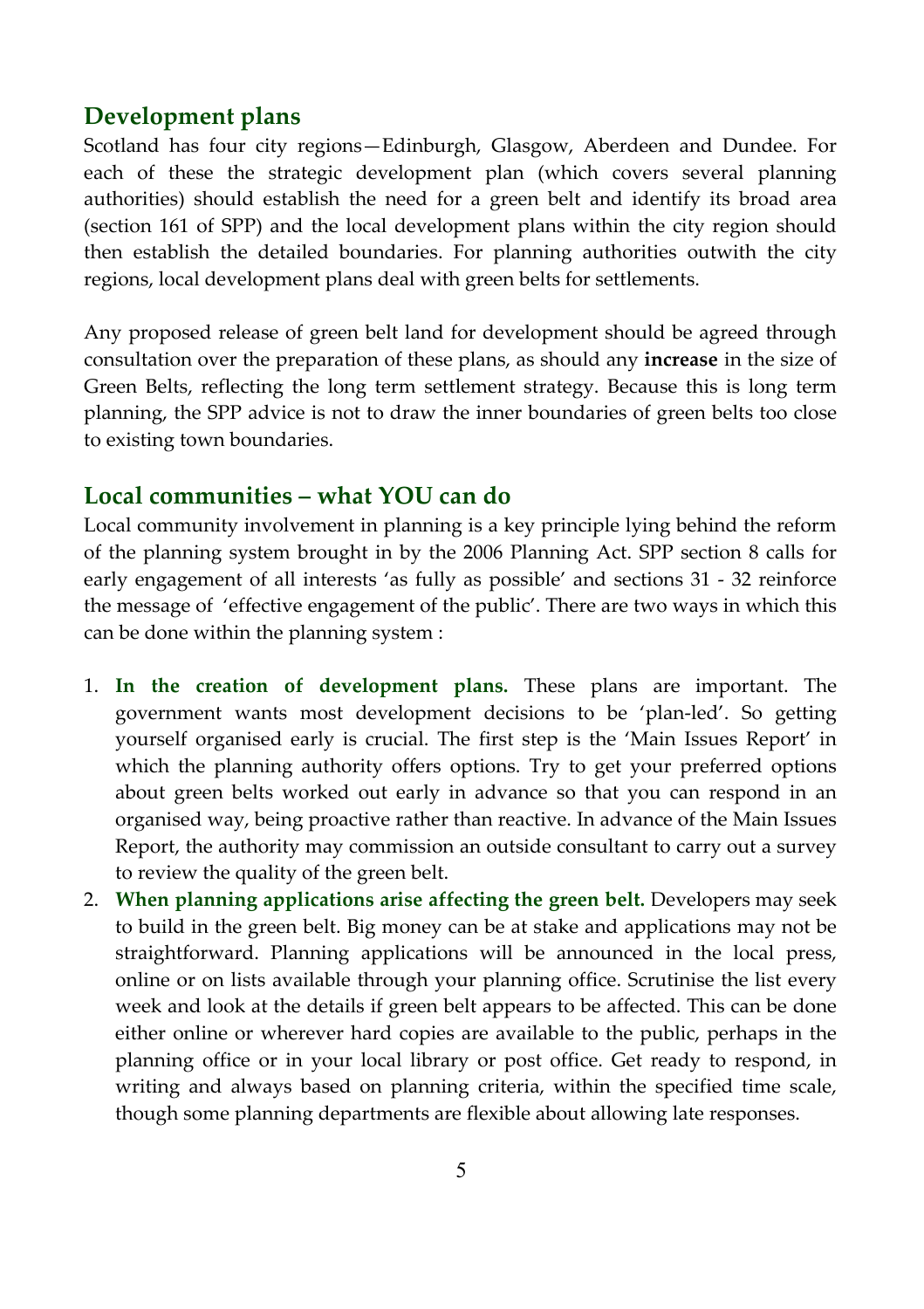Councillors (often in a special planning committee) will usually make the final decisions, having been advised by council officials who, among other things, will summarise the objections received.

Community Councils should be especially alert, but others in the local community should not assume that the interests of green belts are being safeguarded by official bodies. It's a good idea to establish a local Green Belt Group (either as part of the community council or separate from it) which will focus on green belt issues in your area to ensure that green belts are both protected and enhanced – eg with footpaths or community woodlands. Several such groups already exist in Scotland; APRS can put you in touch with one if you want further advice.

#### **A little bit of history**

Most developed countries have systems for controlling urban boundaries, ensuring environmental quality, aiming for 'compact cities' and integrating urban planning with rural planning. Several use the term 'green belt'. One of the most recent and largest green belts is the result of the Ontario Green Belt Act of 2005 in Canada which has included a million acres of environmentally sensitive land around urban areas in one huge green belt.

In Britain, the origin of green belts is generally ascribed to London in the late 1940s. In the post‐war period the green belt concept gradually spread. Scotland now has about 200,000 hectares of green belt and England has about 1,500,000 hectares.

In Scotland, official government guidance on green belts was expressed for many years in Circular 24/1985. This was useful but limited. Several reports assessing green belts then emerged. In England the Department of the Environment report of 1993 entitled 'The Effectiveness of Green Belts', with research headed by Professor Martin Elson, was thorough and influential. In Scotland in 1998, APRS published a study of the Edinburgh green belt entitled 'Green Belts : Frames or Fragments?' which raised many key points. This followed another useful paper on Edinburgh's green belt by Terry Levinthal of the Cockburn Association in 1996. The Royal Town Planning Institute Scotland published a discussion paper in 2002 and a case study of four green belts by Heriot‐ Watt University, commissioned by the Scottish Executive and entitled 'Review of Green Belt Policy in Scotland', was published in 2004. The Scottish Green Belts Alliance, comprising eleven local community groups with special interest in green belts, released its report 'The Future of Green Belts in Scotland' in 2005.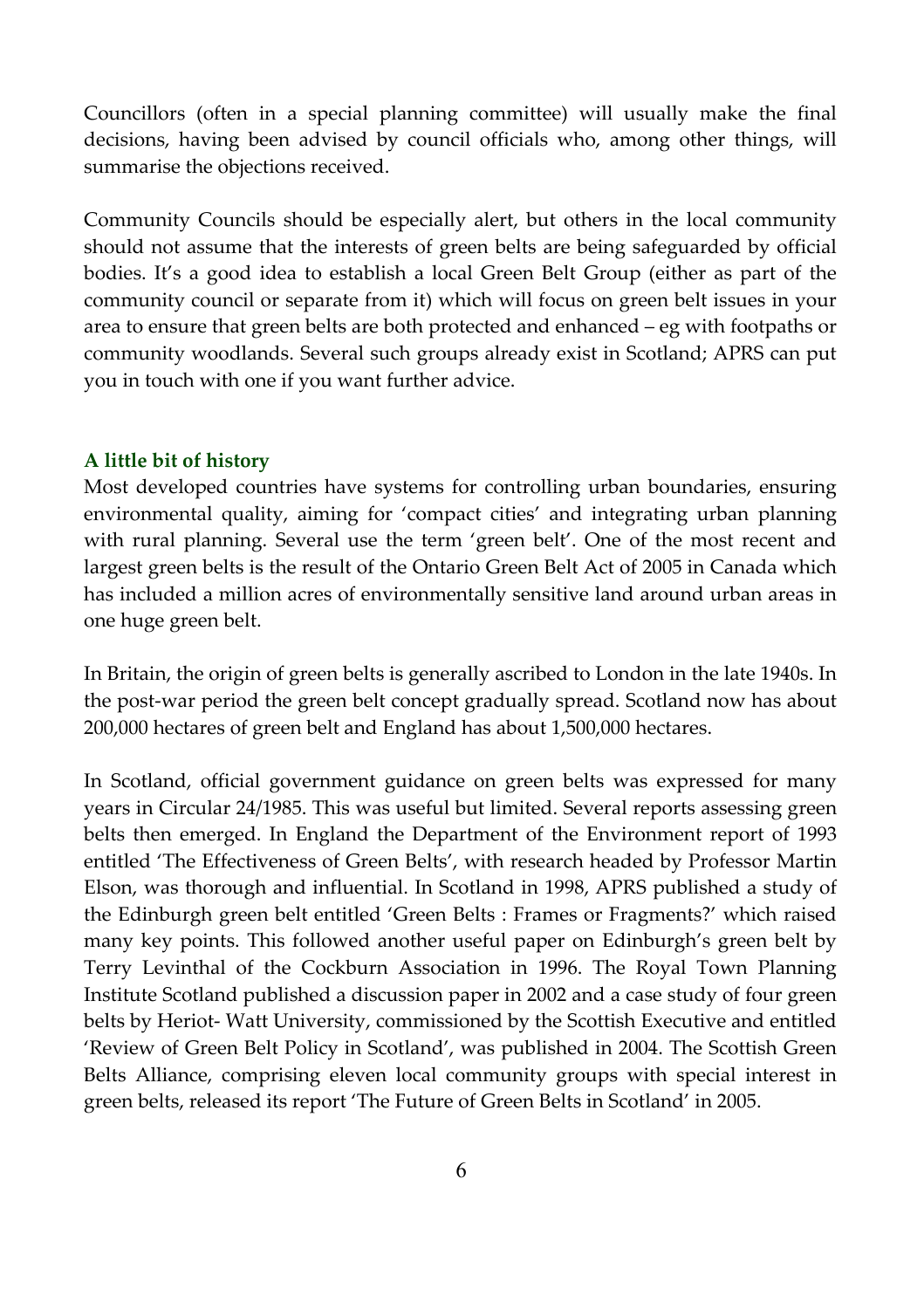Out of all this came a diversity of ideas and arguments both for and against green belts in the form that they took at the time. In addition to the recognised purposes in favour of green belts, worries were expressed about the changing nature of agriculture, pressure for housing land in some places, public misconceptions about green belts and the need to be able to alter green belt boundaries occasionally to meet long term policies. What they generally had in common was a conclusion that green belts are valuable but could benefit from some adjustment and enhancement. The upshot was the Scottish Executive's SPP21 'Green Belts' to replace Circular 24/1985. The very fact that it was a Scottish Planning Policy and not just a circular indicated a recognition of the importance of green belts.

However, just four years later the composite SPP was released in 2010. Its sections 159 ‐ 164 have replaced SPP21, with minor amendments.

#### **Other useful sources**

| Clydebelt                                   | www.clydebelt.org.uk                                       |
|---------------------------------------------|------------------------------------------------------------|
| Helensburgh Green Belt Group                | www.hgbg.org.uk                                            |
| Lothians and Fife Green Network Partnership | www.elfhnp.org.uk                                          |
| Scottish Green Belts Alliance               | www.greenbelts.ukos.com                                    |
| <b>Scottish Planning Policy</b>             | www.scotland.gov.uk<br>(search 'Scottish Planning Policy') |
| <b>St Andrews Preservation Trust</b>        | www.sapt.demon.co.uk                                       |

This is the third in a series of Advice Notes for APRS members :

**The Planning System Wind Farms Green Belts**

*These are available from the office on request*